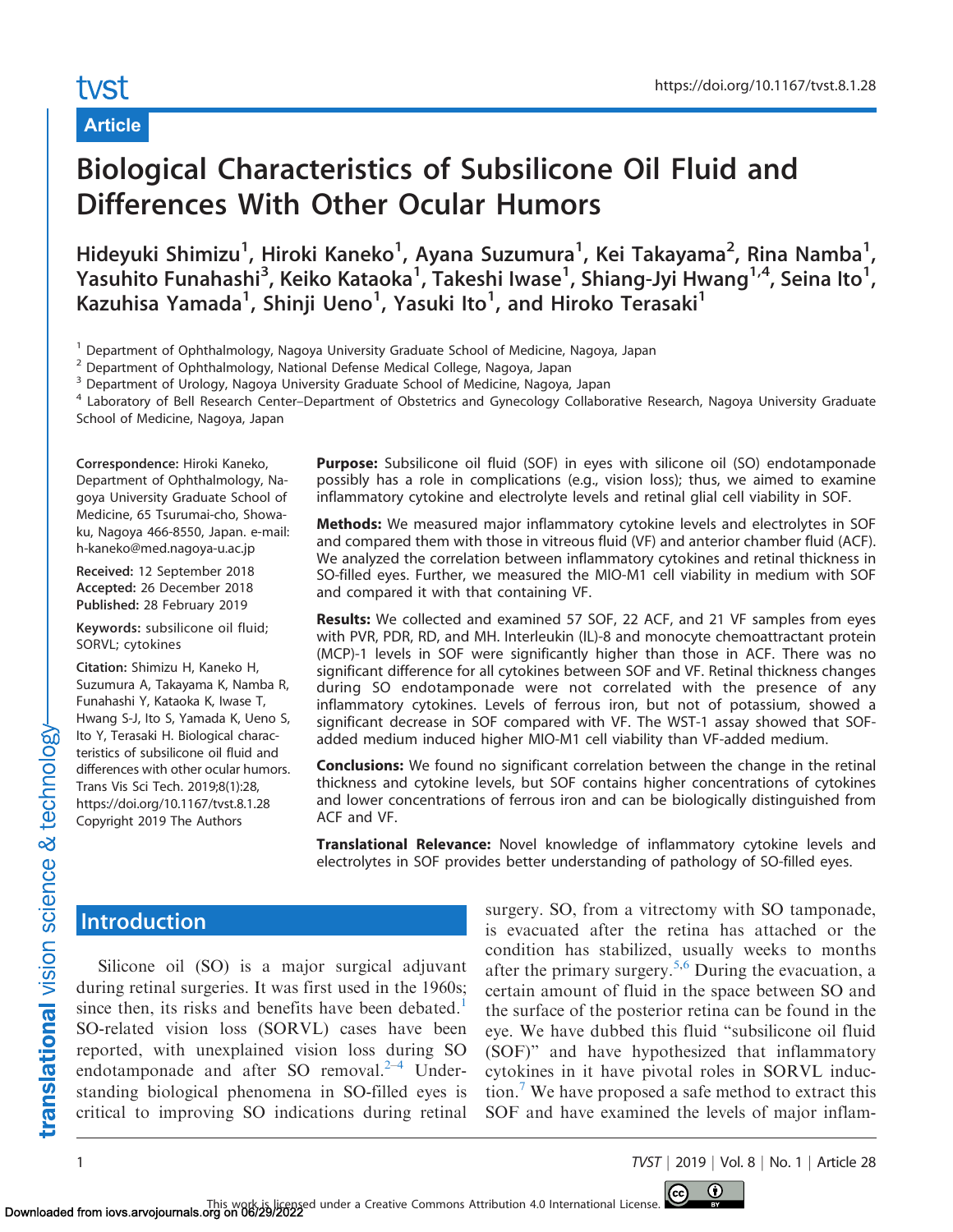matory cytokines in the SOF from eyes with proliferative vitreoretinopathy (PVR), proliferative diabetic retinopathy (PDR), retinal detachment (RD), and macular hole (MH)-associated retinal detachment. In that report, we found disease-specific cytokine profiles in SOF associated with disease status. However, we could not find specific causes for SORVL in SO-filled eyes. We designed this new study seeking to explain SORVL and SO-related retinal changes biologically, and we further examined the association between retinal thickness and cytokine level changes, and the cytokine level differences among SOF, anterior chamber fluid (ACF), and vitreous fluid (VF) in SO-filled eyes with PVR, PDR, or RD. We also assessed the differences in major electrolyte levels between SOF and VF. Finally, we examined culture retinal glial cell viability changes affected by the presence of SOF in vitro.

## Methods

#### Sample Collection and Patient Diseases

For this study, we collected SOF, ACF, and VF samples from the eyes of patients with RD, PDR, PVR, and MH. We conducted the study by adhering to the guidelines of the Declaration of Helsinki, and the Nagoya University Hospital Ethics Review Board approved the protocol. We obtained written informed consent from all participating patients. We collected SOF samples as described.<sup>[7](#page-7-0)</sup> Briefly, before the beginning of the infusion, the edge of a 25-G blunt needle was placed above the surface of the posterior retina in a SO-filled eye using a RESIGHT surgical microscope (Zeiss, Oberkochen, Germany). Next, surgeons aspirated the SOF while monitoring the fundus. We collected all VF samples by dry vitrectomy at the beginning of the vitrectomy surgeries using a vitrectomy cutter before initiating infusion. Finally, we collected ACF samples from eyes that had migrated SO microbubbles in the anterior chamber at the time of washing out the microbubbles. All samples were centrifuged, and we used only the supernatants. We stored the samples at  $-80^{\circ}$ C until use.

#### Retinal Thickness Measurement

We measured retinal thicknesses (average retinal thickness within 1000-um diameters centered from the fovea and 4 sectors around the fovea) according to the early treatment diabetic retinopathy study (ETDRS) chart, $8$  1 month after the first vitrectomy surgery and

### Measurement of Inflammatory Cytokines and Electrolytes

We froze SOF, ACF, and VF and thawed them only once before applying the MILLIPLEX MAP Human Cytokine/Chemokine Panel (Merck Millipore, Billerica, MA), a bead-based multiplex immunoassay that allows the simultaneous quantification of the following human cytokines: fibroblast growth factor (FGF)-2, interferon (IFN)- $\gamma$ , interleukin (IL)-10, IL-12p40, IL-1 $\beta$ , IL-6, IL-8, monocyte chemoattractant protein (MCP)-1, tumor necrosis factor (TNF)-a, and vascular endothelial growth factor (VEGF). We used values of ''0'' for samples under the detection sensitivity in the statistical analyses. We also measured electrolytes (Na, K, Cl, Ca, Fe, Mg, and Zn) using a LABOSPECT 008 (Hitachi High-Technologies Corporation, Tokyo, Japan) in SOF and VF and compared the average values.

### Measurement of MIO-M1 Cell Viability Exposed to SOF and VF

We performed experiments to examine the biological effect of SOF in human Müller cells. The cultured MIO-M1 cells, purchased from E-lucid (University College London, London, UK) and cultured in Dulbecco's modified Eagle's medium (Thermo Fisher Scientific, Waltham, MA) with 10% fetal bovine serum (Gibco, Waltham, MA) and 1% penicillin– streptomycin (Merck KGaA, Darmstadt, Germany), were placed in medium supplemented with 50% (vol/ vol) SOF from patients with PVR, PDR, or RD or supplemented with VF from patients with MH as control. After 4-hour incubations, we measured the cell viability of each sample using Cell Proliferation Reagent WST-1 (Merck KGaA, Darmstadt, Germany).

#### **Statistics**

We expressed data as means  $\pm$  standard error (SE;  $n =$  number of samples). In cases where one patient received treatment for both the right and left eyes, we counted each eye individually  $(n = 2)$ . We compared the cytokine levels in several groups using the Kruskal–Wallis test and applied a Scheffe test in cases with significant differences ( $P < 0.05$ ). We analyzed the possible correlation between retinal thickness and cytokine levels using Spearman's rank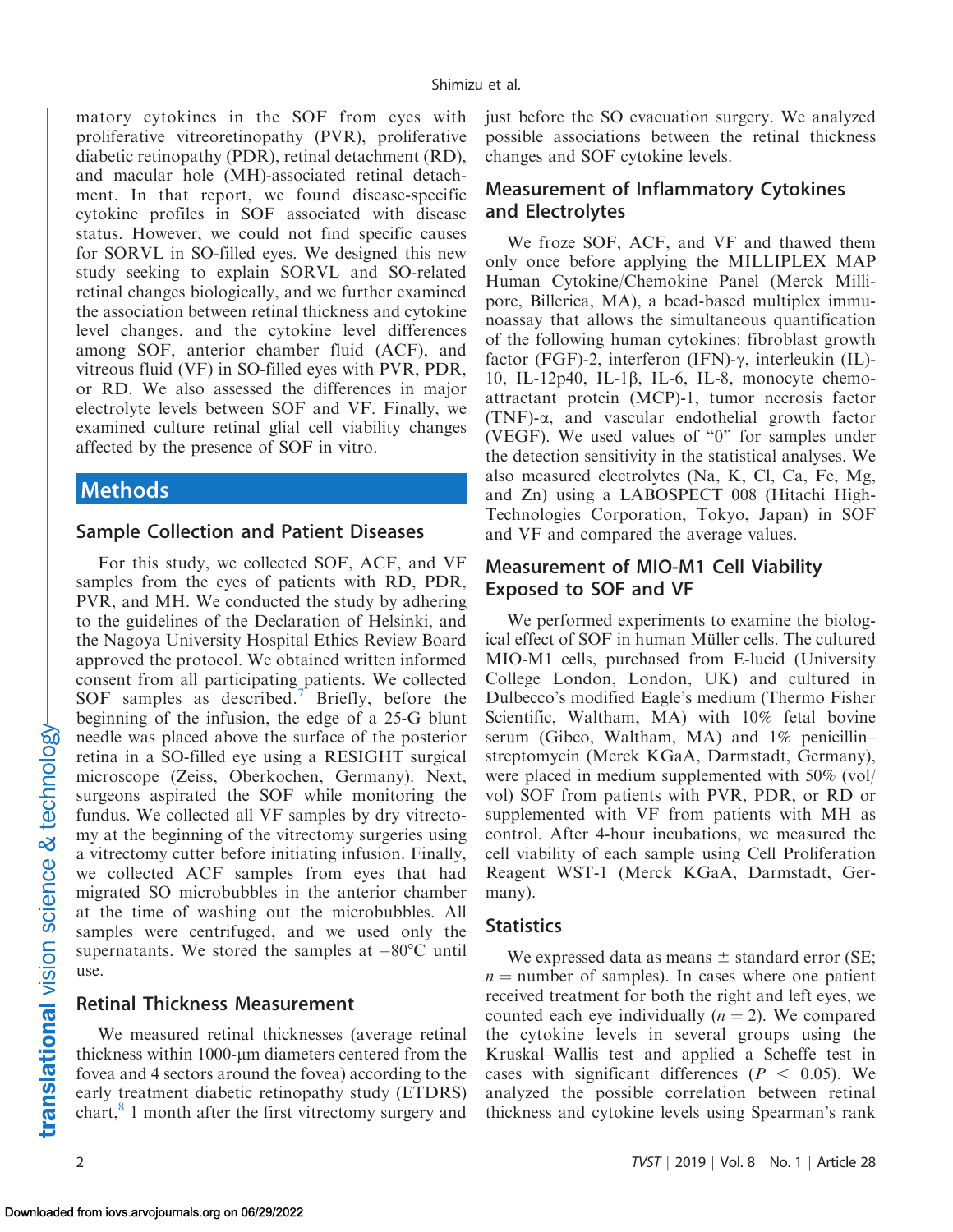| N of Patients (Male) | Age             | Duration of SO<br>Tamponade, mo |
|----------------------|-----------------|---------------------------------|
| RD.                  |                 |                                 |
| 20(14)               | $56.1 \pm 18.9$ | $4.7 \pm 3.1$                   |
| <b>PVR</b>           |                 |                                 |
| 14 (10)              | $50.6 \pm 25.3$ | $4.0 \pm 2.1$                   |
| <b>PDR</b>           |                 |                                 |
| 23(13)               | $46.9 \pm 10.8$ | $4.4 \pm 2.1$                   |

## Table 1. Patients' Characteristics

correlation. P values less than 0.05 were considered statistically significant in all analysis.

#### **Results**

#### Patients' Characteristics

In total, we collected 57 SOF, 22 ACF, and 21 VF samples for this study. All VF samples were collected during the vitrectomy surgery. The primary retinal diseases were RD, PVR, and PDR, and Table 1 lists the patients' characteristics. Of the 57 SOF samples, the cytokine levels of 55 samples were used to evaluate their association with the retinal thickness; ACF was extracted from 22 eyes; VF was extracted from 11 eyes at the time of primary vitrectomy surgeries; and 10 SOF samples were used for electrolyte measurement.

#### Cytokine Levels in SOF and ACF

Table 2. Cytokine Levels in ACF and SOF

The major inflammatory cytokine levels in SOF (*n*  $=$  22) and ACF (*n*  $=$  22) from the same eyes (*n*  $=$  22) are listed in Table 2. We did not detect FGF-2, IFN- $\gamma$ , IL-1 $\beta$ , or TNF- $\alpha$  in all samples ("0"). [Figure 1](#page-3-0) shows the comparisons of cytokine levels (IL-6, IL-8, MCP-1, and VEGF) between SOF and ACF from the same eyes. IL-8 expression in SOF was  $85.72 \pm 8.94$ pg/mL and significantly higher (1.4-fold) than in ACF  $(61.89 \pm 5.89 \text{ pg/mL})$ . Moreover, MCP-1 expression in SOF (8526  $\pm$  1092 pg/mL) was significantly higher (1.5-fold) than that in ACF (5559  $\pm$  607 pg/mL). However, we found no significant differences in the other cytokines between SOF and ACF. We further analyzed the differences in the cytokine levels of IL-6, IL-8, MCP-1, and VEGF between SOF and ACF by dividing all 22 ACF samples into two groups as follows: eyes with clear lens (phakia,  $n = 9$ ), and eyes with intraocular lens implantation histories (IOL,  $n =$ 13). The mean IL-8 levels in SOF were significantly higher than those in the ACF phakia (1.4-fold) and ACF IOL (1.5-fold) samples. Similarly, the mean MCP-1 levels in SOF were significantly higher than those in the ACF\_phakia (1.4-fold) and ACF\_IOL (1.7-fold) samples. However, we found no significant differences in the other cytokines between the SOF and ACF samples even after dividing into ACF\_phakia and ACF\_IOL groups.

#### Cytokine Levels of the SOF and VF Samples

The major inflammatory cytokines of the SOF  $(n=$ 11) and VF ( $n = 11$ ) samples from the same eyes ( $n =$ 11) are listed in [Table 3](#page-4-0). We did not detect IFN- $\gamma$ , IL-1 $\beta$ , or TNF- $\alpha$  in all samples ("0"), and we found no significant differences in all cytokines between these two fluid types.

## Association Between Retinal Thickness Changes and Cytokine Levels in SOF

The average retinal thickness changes in each sector from eyes with PVR, PDR, and RD are listed in [Table 4](#page-4-0). In eyes with PDR and RD, the foveal and average (of 5 ETDRS sectors) retinal thicknesses were

|            | $FGF-2,$<br>pg/mL        | $IL-10,$<br>pg/mL | IFN- $\gamma$ ,<br>pg/mL | IL-12p40,<br>pg/mL | $IL-6$ ,<br>pg/mL |  |
|------------|--------------------------|-------------------|--------------------------|--------------------|-------------------|--|
| ACF        | $0 \pm 0$                | $2.91 \pm 1.67$   | $0 \pm 0$                | $0.99 \pm 0.99$    | $114.0 \pm 28.71$ |  |
| SOF        | $0 \pm 0$                | $3.20 \pm 1.59$   | $0 \pm 0$                | $0.99 \pm 0.99$    | 64.35 $\pm$ 14.05 |  |
|            | <b>Table 2.</b> Extended |                   |                          |                    |                   |  |
|            | $IL-8$ ,                 | $MCP-1$ ,         | TNF- $\alpha$ ,          | VEGF,              | IL-1 $\beta$ ,    |  |
|            | pg/mL                    | pg/mL             | pg/mL                    | pg/mL              | pg/mL             |  |
| <b>ACF</b> | 61.89 $\pm$ 5.89         | 5559 $\pm$ 607    | $0 \pm 0$                | 70.86 $\pm$ 16.97  | $0 \pm 0$         |  |
| <b>SOF</b> | $85.72 \pm 8.94$         | $8526 \pm 1092$   | 0 ± 0                    | $150.4 \pm 67.56$  | $0 \pm 0$         |  |

translational vision science & technology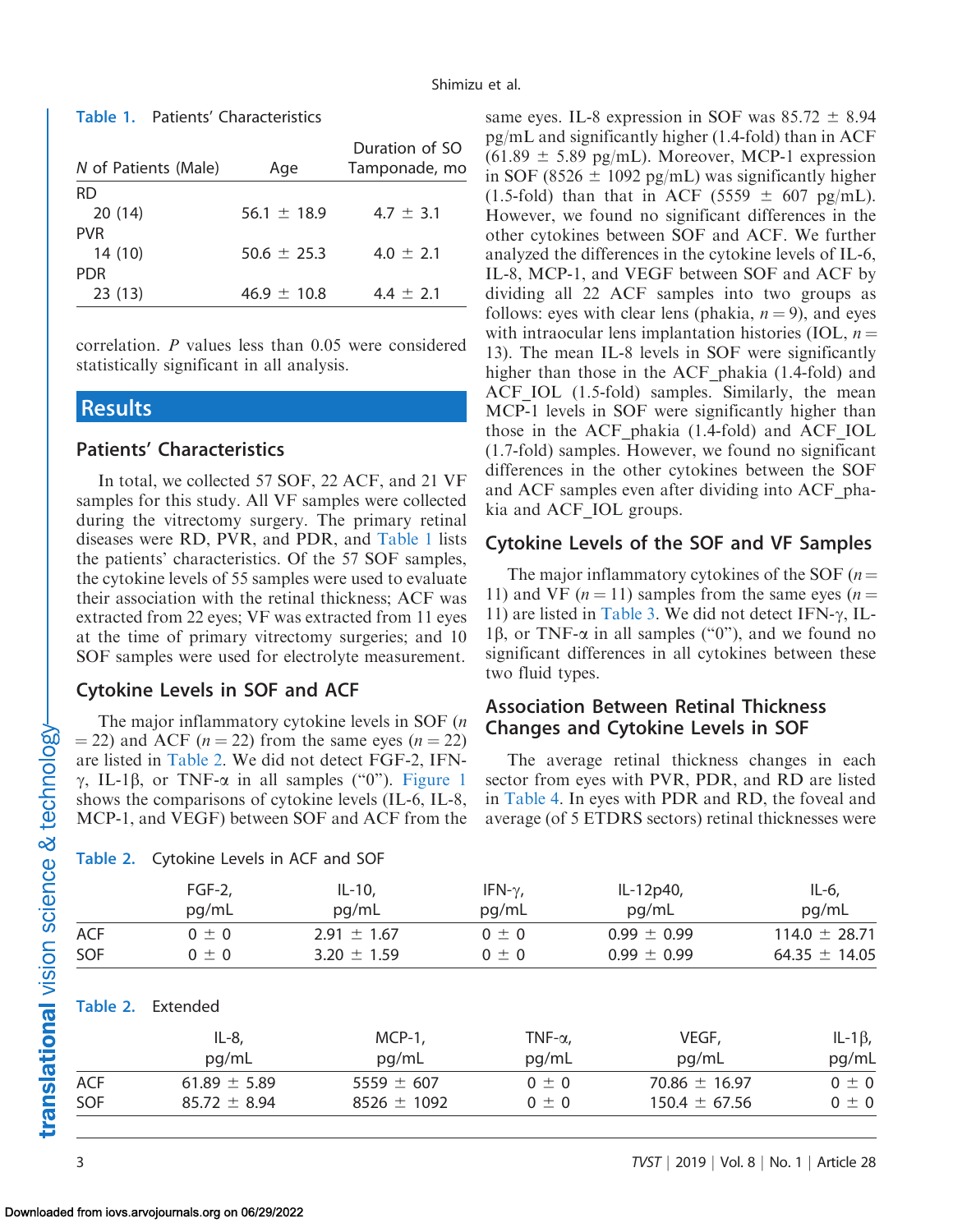<span id="page-3-0"></span>

Figure 1. Cytokine levels in SOF and ACF. Out of the major inflammatory cytokines, IL-6, IL-8, MCP-1, and VEGF were measured from all samples. IL-8 and MCP-1 were significantly higher in SOF than in ACF. These characteristics were preserved even after dividing all ACF samples ( $n = 22$ ) into a group of eyes with clear lens (phakia,  $n = 13$ ) and a group of eyes with IOL implantation ( $n = 9$ ). \*P < 0.05.

higher at the time of SO evacuation than those 1 month after SO injection. In contrast, the foveal and average retinal thicknesses in PVR were lower at the time of SO evacuation than those 1 month after SO injection. We found no significant differences in the retinal thickness changes among all groups (PVR, PDR, and RD). In eyes with PVR, PDR, and RD, we found significant correlations between the foveal retinal thickness changes and the average retinal thickness ( $r = 0.66$ , 0.94, and 0.69;  $P < 0.05$ , 0.01, and 0.01, respectively). In eyes with PDR, the duration of SO endotamponade was positively correlated with the IL-6 ( $r = 0.66$ ,  $P < 0.05$ ) and IL-8 ( $r = -0.45$ ,  $P <$ 0.01) in SOF samples. However, we found no significant correlations between the retinal thickness change and either of the inflammatory cytokine levels ([Table 5](#page-5-0)).

#### Electrolyte Levels in SOF and VF

We measured electrolytes in 10 SOF and 10 VF samples and compared them. The ferrous iron concentrations were 1.07 mmol/mL in SOF and 4.00 mmol/mL in VF, and the difference was statistically significant ( $P < 0.001$ ). The Na, K, Cl, Ca, Mg, and Zn concentrations were 146.90, 4.23, 117.80, 1.21, 1.21, and 1.70 mmol/mL in SOF and 145.90, 4.38, 120.60, 1.47, 1.52, and 1.58 mmol/mL in VF. Thus,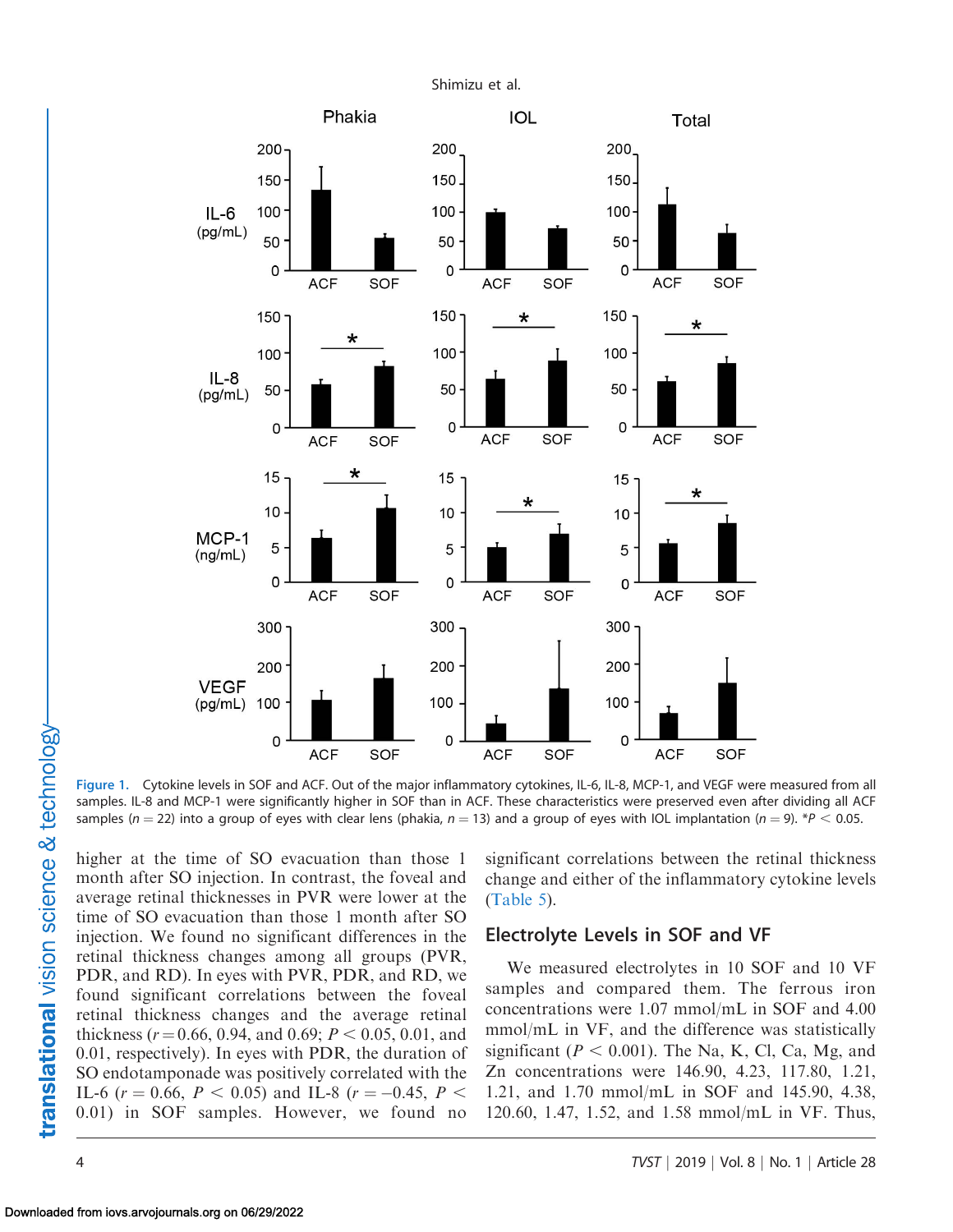| $FGF-2,$<br>pg/mL        | $IL-10,$<br>pg/mL | IFN- $\gamma$ ,<br>pg/mL | IL-12p40,<br>pg/mL | $IL-6$<br>pg/mL         |
|--------------------------|-------------------|--------------------------|--------------------|-------------------------|
| $16.97 \pm 5.17$         | $3.62 \pm 0.93$   | $0 \pm 0$                | $2.83 \pm 0.89$    | $99.12 \pm 19.54$       |
| $38.52 \pm 14.92$        | 4.20 $\pm$ 1.27   | $0 \pm 0$                | 4.85 $\pm$ 1.37    | $66.57 \pm 23.64$       |
| <b>Table 3. Extended</b> |                   |                          |                    |                         |
| pg/mL                    | pg/mL             | pg/mL                    | pg/mL              | IL-1 $\beta$ ,<br>pg/mL |
| $85.90 \pm 16.22$        | $6804 \pm 809$    | $0 \pm 0$                | $71.75 \pm 22.69$  | $0 \pm 0$               |
| $80.54 \pm 33.43$        | $6183 \pm 870$    | $0 \pm 0$                | $51.49 \pm 10.44$  | $0 \pm 0$               |
|                          | $IL-8$ ,          | $MCP-1$ ,                | TNF- $\alpha$ ,    | VEGF,                   |

#### <span id="page-4-0"></span>Table 3. Cytokine Levels in VF and SOF

we found no significant differences between the SOF and VF levels ([Fig. 2](#page-5-0)).

#### MIO-M1 Cell Viability Exposed to SOF and VF

We analyzed the viability of MIO-M1 cells cultured in a medium containing 50% (vol/vol) SOF from eyes with PVR, PDR, and RD and compared them with those in medium containing 50% (vol/vol) VF from eyes with MH. Compared with the cell viability in MH\_VF (control, 100%), those in PVR, PDR, and RD SOFs were significantly higher at 123%, 109%, and 120%, respectively  $(P=0.033, 0.013,$ and 0.009, respectively; [Fig. 3](#page-6-0)).

## **Discussion**

Although SO has been frequently used, SORVL has emerged as a newly recognized phenomenon causing visual impairment for unexplained reasons. We used modern surgical machines and devices to safely collect SOF samples and examined their characteristics in detail. On the basis of the hypothesis that SOF has an important role in the pathogenesis of SORVL, we analyzed the inflammatory cytokine and electrolyte contents of SOF samples. We had already reported our finding that IL-6 and TNF- $\alpha$  levels in SOF samples were higher in eyes with revision surgery

required–PVR than in those with simple PVR needing only SO evacuations at the time of the second surgeries.<sup>[7](#page-7-0)</sup> In contrast, FGF-2, IL-10, IL-12p40, IL-8, VEGF, and TGF- $\beta$ 1 were higher in the SOFs of eyes with revision surgery required–PDR than in those needing simple PDR[.7](#page-7-0) While examining the SOF contents, we wondered whether differences in inflammatory cytokine contents existed between SOF and ACF. We found that the IL-8 and MCP-1 levels in SOF were significantly higher than those in ACF, suggesting that SOF and ACF are not identical in the eyes. Additionally, we explored possible differences in SOF inflammatory cytokine levels, depending on eye lens differences (phakic eyes or IOL-implanted eyes). Our results indicate that the lens status is independent of the difference between SOF and ACF cytokine contents. Between SOF and ACF, we observed a difference in IL-8 and MCP-1 after the inclusion of the eyes with RD, PDR, and PVR in one group. We found a similar difference between SOF and ACF even when RD, PDR, and PVR were separately examined [\(Supplementary Fig. S1\)](https://arvo.silverchair-cdn.com/arvo/content_public/journal/tvst/937738/tvst-08-01-14_s01.pdf?Expires=1550941191&Signature=QziSNv2KBmpIPEgwMk5JNXRuk~Qw~36RCtzzlpXzG0AworXK0VMh81yf2mGqD19GP~0cD3~OJqyF16A6VfLppmIrT7qHejiq33tp-H4SzekOtIIbqVQlzs6QIb4fnD~nQs439gqQdBzX5klVUkrRHll8F0-8SA~Uaf6ApcDHGoeCqJ5kdMLr-tEQDokBq8pfc9r6VNr9TUGOKjlzGjPsu1-Qv4mz84TXDen8nTYAAXrpkQqIelhXSXOCQgQzgK2A10bxDoy9pwu4mQu6lsE~sOCFABZwCcgN7DrAd8PEp-MFNRqsGJhqNQIT4eSDTQ5gKd9HWCoDQzd70hs6I6sWNQ__&Key-Pair-Id=APKAIE5G5CRDK6RD3PGA). On the other hand, there were no significant differences in major cytokine levels between VF and SOF obtained from the same eyes. Cytokine levels in VF at the time of primary vitrectomy surgeries might vary depending on the severity of diseases and timing of the surgeries. For instance, in cases with PDR, histories of anti-

Table 4. Average Change of the Retinal Thickness in Eyes

|            | Superior<br>Inner Macula,<br>μm | <b>Inferior</b><br>Inner Macula,<br>um. | Fovea,<br>μm                                                                                                 | Temporal<br>Inner Macula,<br>um. | Nasal<br>Inner Macula,<br>um. | Total Change<br>of 5 Sectors.<br>μm                                     | Average<br>Change,<br>μm |  |
|------------|---------------------------------|-----------------------------------------|--------------------------------------------------------------------------------------------------------------|----------------------------------|-------------------------------|-------------------------------------------------------------------------|--------------------------|--|
| <b>RD</b>  | $3.89 + 9.49$                   | $16.68 \pm 10.60$                       | $9.63 \pm 14.90$                                                                                             |                                  |                               | $6.37 \pm 10.21$ 15.84 $\pm$ 10.40 52.42 $\pm$ 42.84                    | $10.48 + 8.57$           |  |
|            | $PVR$ $-19.21$ + 14.80          |                                         | $2.5 \pm 10.44$ $-38.21 \pm 15.75$ $-11.85 \pm 13.52$ 6.21 $\pm$ 15.80 $-60.57 \pm 50.24$ $-12.11 \pm 10.05$ |                                  |                               |                                                                         |                          |  |
| <b>PDR</b> | $20.72 + 29.20$                 | $48 + 22.80$                            |                                                                                                              |                                  |                               | $26.95 \pm 24.15$ 18.18 $\pm$ 23.16 34.36 $\pm$ 29.33 148.2 $\pm$ 116.9 | $29.64 \pm 23.37$        |  |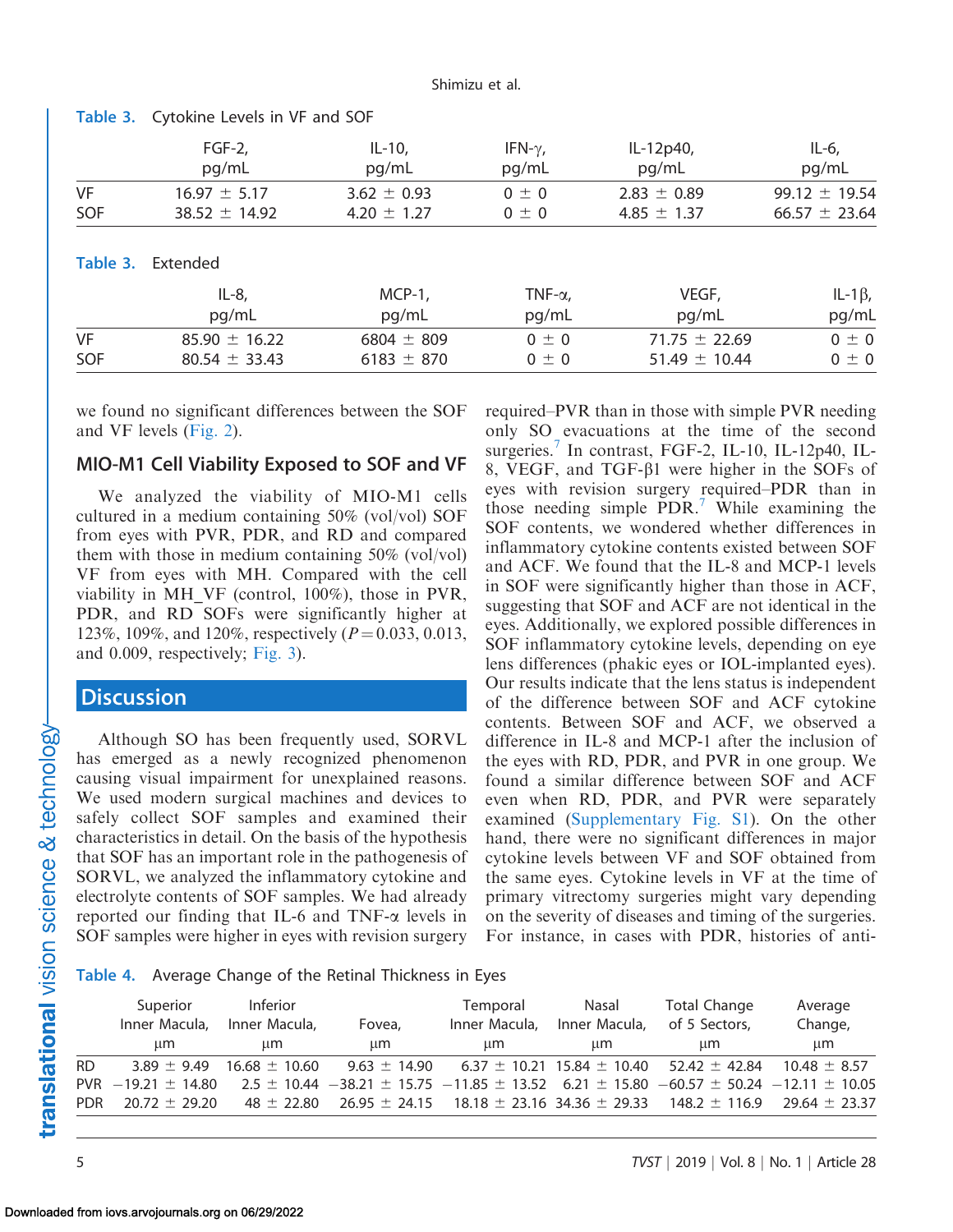|                                           | <b>RD</b>                              |                                            |                                          | <b>PVR</b>         |                               |                                                    | <b>PDR</b>         |                                            |                                |
|-------------------------------------------|----------------------------------------|--------------------------------------------|------------------------------------------|--------------------|-------------------------------|----------------------------------------------------|--------------------|--------------------------------------------|--------------------------------|
|                                           | Average<br>Retinal<br><b>Thickness</b> | Change in Change in<br>Foveal<br>Thickness | Duration<br>of SO<br>Tamponade Thickness | Average<br>Retinal | Change in Change in<br>Foveal | Duration<br>of SO<br>Thickness Tamponade Thickness | Average<br>Retinal | Change in Change in<br>Foveal<br>Thickness | Duration<br>of SO<br>Tamponade |
| Average change<br>in retinal<br>thickness |                                        |                                            |                                          |                    |                               |                                                    |                    |                                            |                                |
| Change in foveal<br>thickness             | $0.69*$                                | ۳                                          |                                          | $0.66*$            | $\overline{\phantom{a}}$      |                                                    | $0.94*$            | $\overline{\phantom{0}}$                   |                                |
| Duration of SO<br>tamponade               | 0.19                                   | 0.17                                       |                                          | 0.35               | $-0.2$                        |                                                    | 0.33               | 0.39                                       |                                |
| $IL-6$                                    | 0.31                                   | 0.04                                       | 0.05                                     | 0.08               | $-0.24$                       | 0.31                                               | 0.30               | 0.31                                       | $0.66*$                        |
| $IL-8$                                    | 0.41                                   | 0.41                                       | 0.04                                     | 0.02               | $-0.07$                       | $-0.03$                                            | $-0.11$            | $-0.18$                                    | $-0.45*$                       |
| MCP-1                                     | 0.26                                   | 0.16                                       | $-0.15$                                  | 0.18               | $-0.16$                       | 0.29                                               | $-0.27$            | $-0.29$                                    | $-0.31$                        |
| TNF $\alpha$                              | 0.15                                   | 0.08                                       | 0.37                                     | 0.04               | 0.06                          | $-0.30$                                            | 0.18               | 0.14                                       | $-0.35$                        |
| <b>VEGF</b>                               | $-0.04$                                | $-0.32$                                    | 0.21                                     | 0.24               | 0.35                          | 0.34                                               | $-0.40$            | $-0.42$                                    | $-0.14$                        |

<span id="page-5-0"></span>Table 5. Correlation Between the Changes of Retinal Thickness and Cytokine Levels in SOF

 $* P < 0.05.$ 

VEGF treatment, or laser photocoagulation might affect the results. $9-11$ 

Retinal thickness is increased in cases with diabetic macular edema or cystoid macular edema. $12,13$  In contrast, retinal thinning could become a problem in retinal diseases. $14,15$  Retinal thickness may reflect the retinal disease status. Therefore, we examined the correlation between retinal thickness and inflammatory cytokine levels in samples from SO-filled eyes. Interestingly, the retinal thicknesses in eyes with PVR undergoing SO endotamponade were thinner than those in healthy eyes, but they were thicker in eyes with PDR and RD undergoing SO endotamponade. We previously reported, in cases with PDR undergoing SO endotamponade, the retinal thickness decreased after SO evacuation. $8$  In this study, however, we found that the retinal thickness increased in eyes with PDR that were filled with SO. Corroboration of



Figure 2. Electrolyte levels in SOF and VF. When comparing the electrolyte levels in VF and SOF, only ferrous iron (Fe) showed a significant difference.  $*P < 0.05$ . VF, vitreous fluid.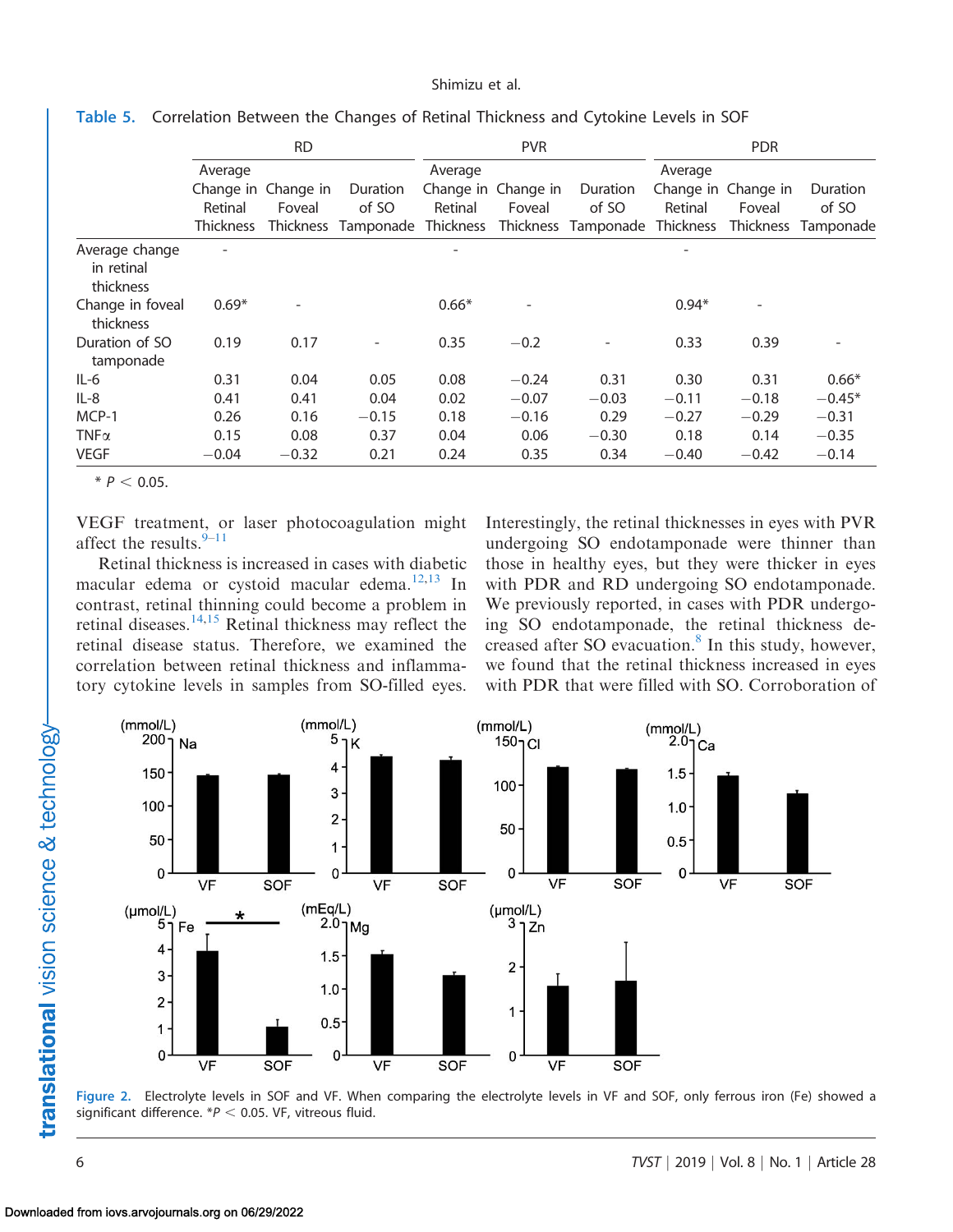<span id="page-6-0"></span>

Figure 3. MIO-M1 cell viability under different culture conditions. The cell viabilities of human Müller cells (MIO-M1 cells) were tested in media containing either SOF from eyes with PVR, PDR, and RD or VF from eyes with MH. The cells exposed to SOF had higher viabilities (120%, 109%, and 122%, respectively) than those exposed to VF (control, 100%).  $*P < 0.05$ .

these data suggested that, in cases of PDR that involved SO endotamponade, retinal thickness increased when SO was being filled in the eyes but decreased after SO was evacuated. In addition, our current study indicated that the retinal thickness decreased in eyes with PVR while SO was being filled in the eyes. On the basis of the difference in SOF cytokines between eyes with PVR and eyes with PDR, specific factor differences may affect retinal thicknesses in SO-filled eyes. We further hypothesized that some cytokine levels are correlated with the retinal thickness in SO-filled eyes. However, in this study, we did not find significant correlations of any cytokines with retinal thickness change. Studies have shown major inflammatory cytokine increases in the VF of eyes with PDR.<sup>[16–19](#page-8-0)</sup> This indicates a pivotal role of VEGF in the VF of PDR. $20-24$  The VEGF SOF levels that we measured ranged from 0 to 296 pg/mL. In contrast, the same levels in eyes with PDR were reported to range from 585.7 to 1316.2 pg/mL<sup>20,25</sup>; thus, the VEGF levels in SOF are lower than those in VF. This suggests that the VEGF SOF level either is not involved in retinal thickness in PDR or plays a smaller role than the VEGF VF level. We found a positive correlation between the duration of SO endotamponade and the IL-6 SOF level in eyes with PDR, and a negative correlation between the duration of SO endotamponade and the IL-8 SOF level. IL-6 is one of the major proinflammatory cytokines with neuroprotective roles for photoreceptors.  $^{26,27}$  $^{26,27}$  $^{26,27}$  IL-8 plays an important role in ocular inflammation and angiogenesis[.28](#page-8-0) PDR is considered a chronic inflammatory condition, $2^{9-36}$  and exposure to these proinflammatory cytokines for months may affect the retinal thickness changes in SO-filled eyes with PDR.

At the end of the vitreous side of the retina, the internal limiting membrane (ILM) is present. ILM is believed to be the basal membrane of Müller cells, and ILM (or Müller cells) could be the cells that highly exposed to SOF in the eye. Therefore, we decided to examine Müller cell (MIO-M1 cells) viability after the exposure to SOF in vitro. In our investigation on the viability/proliferative activity of MIO-M1 cells exposed to SOF, we found higher cell viability in MIO-M1 cells exposed to SOF than in those exposed to control VF. MH is caused by posterior vitreous membrane traction and is believed to not be associated with inflammation.<sup>[37](#page-8-0)[–39](#page-9-0)</sup> Therefore, VF from eyes with MH was used as a control. Our results suggest that cytokine-related factors in SOF affect Müller cell viability in SO-filled eyes. Recent studies revealed that Müller cells are important as they secrete neurotrophic factors.[40–44](#page-9-0) Although possibly not directly related to the pathogenesis of SORVL, the finding that SOF increased Müller cell viability could be important to understand the biological changes in SO-filled eyes. On the other hand, it is highly possible that the retinal cells other than Müller cell (e.g., retinal ganglion cells  $[RGC]$ ), are also affected by SOF. For instance, in eyes with glaucoma, RGC loss is strongly associated with the severity of glaucoma, whereas high prevalence of glaucoma has been reported in SO-filled eyes. $45-47$ Therefore, estimation of cell viability of RGC in addition to that of Müller cell is beneficial in understanding  $SORVL.<sup>48-50</sup>$ 

Scheerlinck et al. $51$  examined the electrolyte levels in SOF after RD surgeries and found that magnesium ions (Mg) and chloride ions (Cl) were significantly lower than those in VF. However, in our study, we found no significant differences in Mg and Cl between the SOF and VF samples. In contrast, we found that the ferrous iron levels were significantly lower in SOF than in VF. The discrepancy in the results between the previous report<sup>51</sup> and our current study may be caused by the difference in the diversity of SOF samples. In the former study,  $51$  SOF samples were collected only from eyes with RD, and control VF samples were collected from eyes with MH or floaters. In contrast, we used SOF from eyes not only with RD but also with PVR or PDR. Previous studies suggest that potassium  $(K)$  might cause retinal toxicity.<sup>[52](#page-9-0)</sup> Interestingly, the K levels were not high in SOF and did not show significant differences when comparing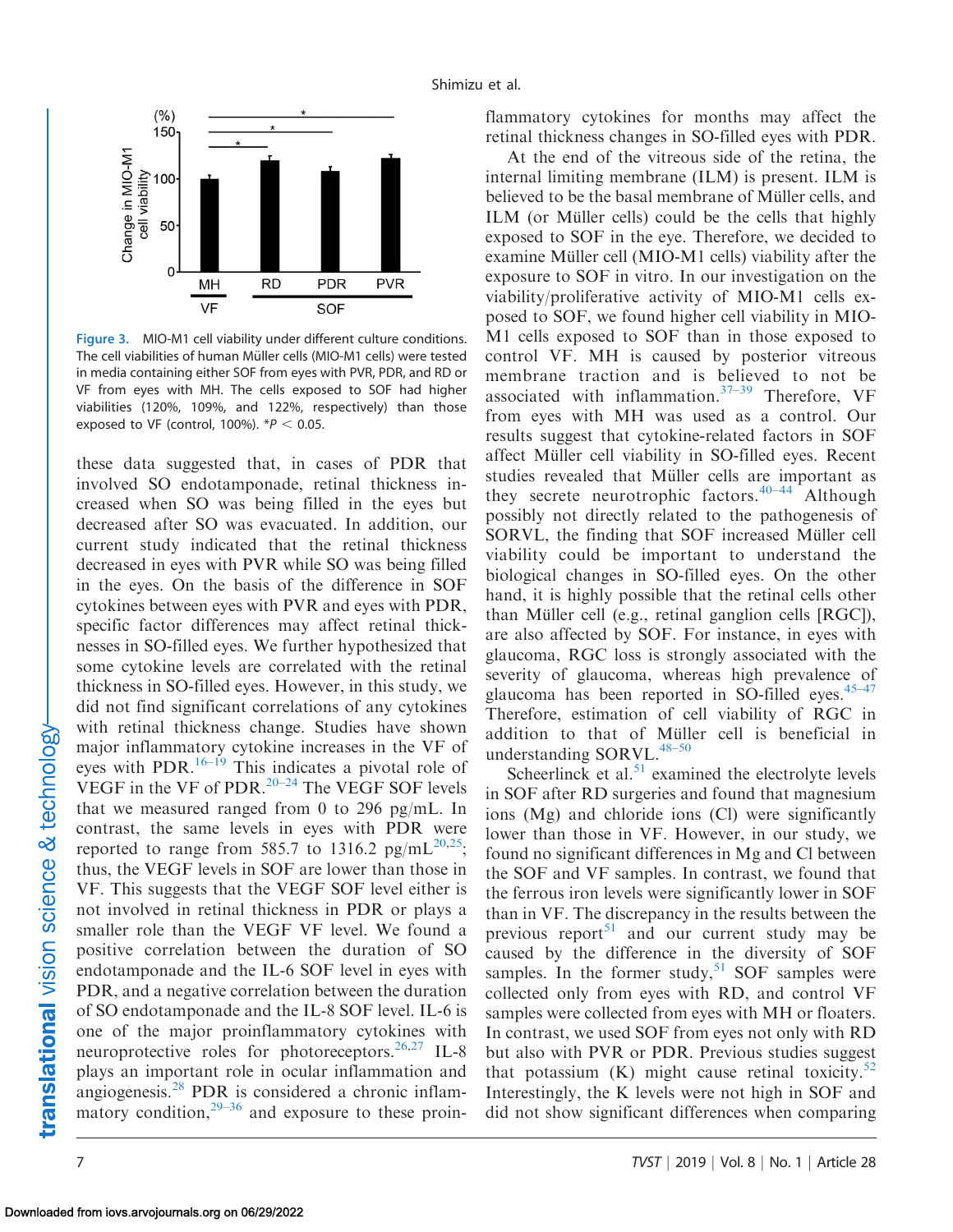<span id="page-7-0"></span>them with control VF both in our current study and the previous study. $51$ 

The limitations of this study include the following: (1) all SOF and VF samples were not collected from the same eyes. As we previously reported, the cytokine levels in samples from eyes with PVR and PDR varied. Thus, collecting cytokine and electrolyte data from the same eye would enable us to obtain more precise information. (2) We did not analyze data from different disease types (PVR, PDR, RD, and MH) separately in our cytokine analysis of ACF, VF, and SOF. As shown in [Supplementary Figure S1,](https://arvo.silverchair-cdn.com/arvo/content_public/journal/tvst/937738/tvst-08-01-14_s01.pdf?Expires=1550941191&Signature=QziSNv2KBmpIPEgwMk5JNXRuk~Qw~36RCtzzlpXzG0AworXK0VMh81yf2mGqD19GP~0cD3~OJqyF16A6VfLppmIrT7qHejiq33tp-H4SzekOtIIbqVQlzs6QIb4fnD~nQs439gq) we obtained similar results regarding the difference between SOF and ACF when different disease types were separately analyzed. However, further analysis with increased number of samples could provide additional findings. (3) Although it is desirable to use samples from MH, a typical noninflammatory disease, as a control, we have rarely encountered cases with MH requiring SO endotamponade; thus, retrieving SOF samples from eyes with MH is difficult.<sup>53–55</sup> (4) Moreover, because the collected SOF amounts were very small, it was difficult to measure cytokine levels and electrolytes from the same fluid samples. (5) For the same reason, we could not measure MIO-M1 cell viability at different doses (vol/vol, %) to obtain dose-dependent cell viability differences.

We were not able to find specific reasons for SORVL in our study, but we obtained important information on SOF by measuring the cytokine and electrolyte contents and by comparing the values among different eye fluids. Current surgical devices allow retinal surgeons to obtain SOF samples easily and safely, and future studies on SOF are needed to increase our understanding of SORVL.

## Acknowledgments

The authors thank Shu Kachi, Tadasu Sugita, Norie Nonobe, and Masatoshi Nagaya for important clinical and scientific suggestions and Reona Kimoto for the technical assistance.

This work was partially supported by Grants-in-Aid for Young Scientist B (H.K.; 17K16963) from the Ministry of Education, Culture, Sports, Science and Technology (http://www.jsps.go.jp/) and Takeda Science Foundation.

Disclosure: H. Shimizu, None; H. Kaneko, None; A. Suzumura, None; K. Takayama, None; R. Namba, None; Y. Funahashi, None; K. Kataoka, None; T. Iwase, None; S.-J. Hwang, None; S. Ito, None; K. Yamada, None; S. Ueno, None; Y. Ito, None; H. Terasaki, review board member of IOVS (S)

## **References**

- 1. Cibis PA, Becker B, Okun E, et al. The use of liquid silicone in retinal detachment surgery. Arch Ophthalmol. 1962;68:590–599.
- 2. Moya R, Chandra A, Banerjee PJ, et al. The incidence of unexplained visual loss following removal of silicone oil. Eye. 2015;29:1477–1482.
- 3. Christensen UC, la Cour M. Visual loss after use of intraocular silicone oil associated with thinning of inner retinal layers. Acta Ophthalmol. 2012;90: 733–737.
- 4. Roca JA, Wu L, Berrocal M, et al. Un-explained visual loss following silicone oil removal: results of the Pan American Collaborative Retina Study (PACORES) Group. Int J Retina Vitreous. 2017; 3:26.
- 5. Lou B, Yuan Z, He L, et al. The changes of retinal saturation after long-term tamponade with silicone oil. Biomed Res Int. 2015;2015:713828.
- 6. Karimi S, Entezari M, Nikkhah H, et al. Effects of intravitreal silicone oil on subfoveal choroidal thickness. Ophthalmologica. 2018;239:159–166.
- 7. Kaneko H, Takayama K, Asami T, et al. Cytokine profiling in the sub-silicone oil fluid after vitrectomy surgeries for refractory retinal diseases. Sci Rep. 2017;7:2640.
- 8. Kaneko H, Matsuura T, Takayama K, et al. Increased retinal thinning after combination of internal limiting membrane peeling and silicone oil endotamponade in proliferative diabetic retinopathy. Ophthalmologica. 2017;238:226–235.
- 9. Sassa Y, Yoshida S, Ishikawa K, Asato R, Ishibashi T, Kono T. The kinetics of VEGF and MCP-1 in the second vitrectomy cases with proliferative diabetic retinopathy. Eye (Lond). 2016;30:746–753.
- 10. Zhao XY, Xia S, Chen YX. Progressive ganglion cell degeneration precedes neuronal loss in a mouse model of glaucoma. Antivascular endothelial growth factor agents pretreatment before vitrectomy for complicated proliferative diabetic retinopathy: a meta-analysis of randomised controlled trials. Br J Ophthalmol. 2018;102:1077– 1085.
- 11. Zaman Y, Rehman AU, Memon AF. Intravitreal avastin as an adjunct in patients with proliferative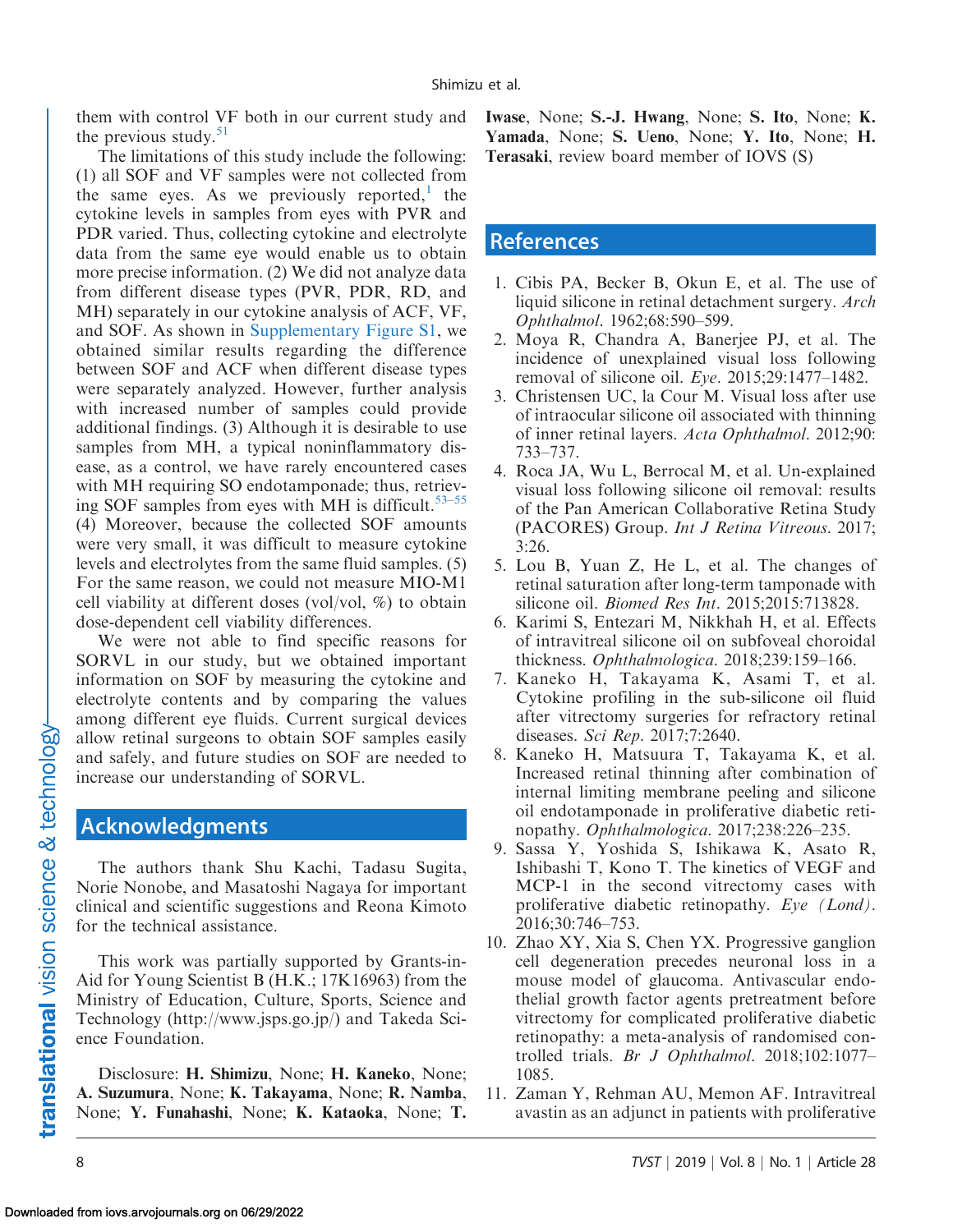<span id="page-8-0"></span>diabetic retinopathy undergoing pars plana vitrectomy. Pak J Med Sci. 2013;29:590–592.

- 12. Otani T, Kishi S, Maruyama Y. Patterns of diabetic macular edema with optical coherence tomography. Am J Ophthalmol. 1999;127:688-693.
- 13. Acan D, Karahan E, Kocak N, Kaynak S. Evaluation of systemic risk factors in different optical coherence tomographic patterns of diabetic macular edema. Int J Ophthalmol. 2018;11: 1204–1209.
- 14. Bronson-Castain KW, Bearse MA Jr, Neuville J, et al. Adolescents with type 2 diabetes: Early indications of focal retinal neuropathy, retinal thinning and venular dilation. Retina. 2009;29: 618–626.
- 15. van Dijk HW, Verbraak FD, Kok PH, et al. Early neurodegeneration in the retina of type 2 diabetic patients. Invest Ophthalmol Vis Sci. 2012; 53:2715–2719.
- 16. El Asrar AMA, Maimone D, Morse PH, Gregory S, Reder AT. Cytokines in the vitreous of patients with proliferative diabetic retinopathy. Am J Ophthalmol. 1992;114:731–736.
- 17. Koskela U, Kuusisto S, Nissinen A, Savolainen M, Liinamaa M. High vitreous concentration of IL-6 and IL-8, but not of adhesion molecules in relation to plasma concentrations in proliferative diabetic retinopathy. Ophthalmic Res. 2013;49: 108–114.
- 18. Mao C, Yan H. Roles of elevated intravitreal IL- $1\beta$  and IL-10 levels in proliferative diabetic retinopathy. Indian J Ophthalmol. 2014;62:699.
- 19. Doganay S, Evereklioglu C, Er H, et al. Comparison of serum NO, TNF- $\alpha$ , IL-1 $\beta$ , sIL-2R, IL-6, and IL-8 levels with grades of retinopathy in patients with diabetes mellitus. Eye. 2002;16:163.
- 20. Matsunaga N, Chikaraishi Y, Izuta H, et al. Role of soluble vascular endothelial growth factor receptor-1 in the vitreous in proliferative diabetic retinopathy. Ophthalmology. 2008;115:1916– 1922.
- 21. Witmer A, Vrensen G, Van Noorden C, Schlingemann R. Vascular endothelial growth factors and angiogenesis in eye disease. Prog Retin Eye Res. 2003;22:1–29.
- 22. Osaadon P, Fagan X, Lifshitz T, Levy J. A review of anti-VEGF agents for proliferative diabetic retinopathy. Eye. 2014;28:510.
- 23. Funatsu H, Yamashita H, Nakanishi Y, Hori S. Angiotensin II and vascular endothelial growth factor in the vitreous fluid of patients with

proliferative diabetic retinopathy. Br J Ophthalmol. 2002;86:311–315.

- 24. Watanabe D, Suzuma K, Suzuma I, et al. Vitreous levels of angiopoietin 2 and vascular endothelial growth factor in patients with proliferative diabetic retinopathy. Am J Ophthalmol. 2005;139:476–481.
- 25. Wang J, Chen S, Jiang F, et al. Vitreous and plasma VEGF levels as predictive factors in the progression of proliferative diabetic retinopathy after vitrectomy. PLoS One. 2014;9:e110531.
- 26. Sanchez RN, Chan CK, Garg S, et al. Interleukin-6 in retinal ischemia reperfusion injury in rats. Invest Ophthalmol Vis Sci. 2003;44:4006–4011.
- 27. Chong DY, Boehlke CS, Zheng Q-D, et al. Interleukin-6 as a photoreceptor neuroprotectant in an experimental model of retinal detachment. Invest Ophthalmol Vis Sci. 2008;49:3193–3200.
- 28. Ghasemi H, Ghazanfari T, Yaraee R, et al. Roles of IL-8 in ocular inflammations: a review. Ocul Immunol Inflamm. 2011;19:401–412.
- 29. Kowluru R, Odenbach S. Role of interleukin-1 $\beta$ in the pathogenesis of diabetic retinopathy. Br J Ophthalmol. 2004;88:1343–1347.
- 30. Joussen AM, Poulaki V, Le ML, et al. A central role for inflammation in the pathogenesis of diabetic retinopathy. FASEB J. 2004;18:1450– 1452.
- 31. Zhang W, Liu H, Rojas M, Caldwell RW, Caldwell RB. Anti-inflammatory therapy for diabetic retinopathy. Immunotherapy. 2011;3: 609–628.
- 32. Yao Y, Li R, Du J, et al. Tumor necrosis factor-a and diabetic retinopathy: review and meta-analysis. Clin Chim Acta. 2018;485:210–217.
- 33. Rübsam A, Parikh S, Fort PE. Role of inflammation in diabetic retinopathy. Int J Mol Sci. 2018;19:942.
- 34. Tang J, Kern TS. Inflammation in diabetic retinopathy. Prog Retin Eye Res. 2011;30:343– 358.
- 35. Semeraro F, Cancarini A, Rezzola S, et al. Diabetic retinopathy: vascular and inflammatory disease. J Diabetes Res. 2015;2015.
- 36. Wang W, Lo AC. Diabetic retinopathy: pathophysiology and treatments. Int J Mol Sci. 2018; 19.
- 37. Zandi S, Tappeiner C, Pfister IB, et al. Vitreal cytokine profile differences between eyes with epiretinal membranes or macular holes. Invest Ophthalmol Vis Sci. 2016;57:6320–6326.
- 38. Yamane K, Minamoto A, Yamashita H, et al. Proteome analysis of human vitreous proteins. Mol Cell Proteomics. 2003;2:1177–1187.